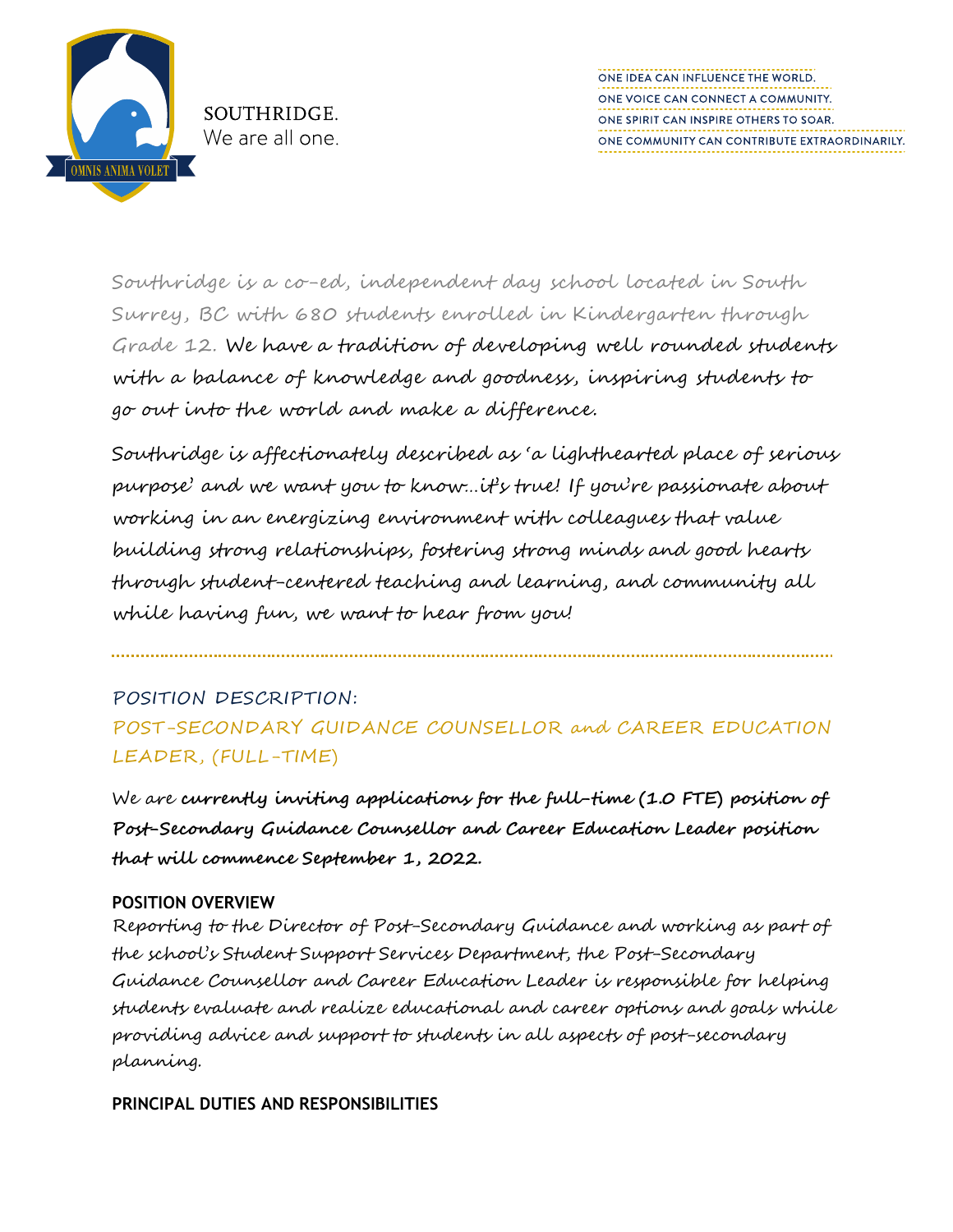

- Provide post-secondary guidance to assist students in identifying interests and possible career and program directions, and in finding and selecting options that are an appropriate match.
- Assist with the application process, resulting in admission to one or more of a student's preferred post-secondary options.
- Emphasize and develop the ability of each student as a leader and primary decision-maker in the process of gaining **post-secondary** admission.
- Develop and maintain a Career Education, Career Life Education and Career Life Connections Program spanning Grades 8 - 12.
- Develop and teach lessons/units/seminars relating to post-secondary education in CLE and CLC.

## **EDUCATION/QUALIFICATIONS/EXPERIENCE**

- Completion of a Bachelor of Education and/or appropriate professional qualifications for post-secondary and career counselling coupled with holding a valid BC teaching certificate, or Eligibility for teacher certification in BC independent schools.
- Training, experience and extensive current knowledge in counselling students applying to various post-secondary institutions in Canada, the US and the UK.
- Extensive current knowledge of Canadian, US and UK university admissions procedures and policies.
- Familiarity with independent school culture.
- Comfortable working with programs such as Naviance and school management programs such as Blackbaud.
- Effective professional interpersonal skills to establish connections, build trust and rapport with students and parents.
- Proven work ethic and a high level of integrity, initiative, energy and motivation.
- Superior oral and written communication skills, and effective presentation skills.